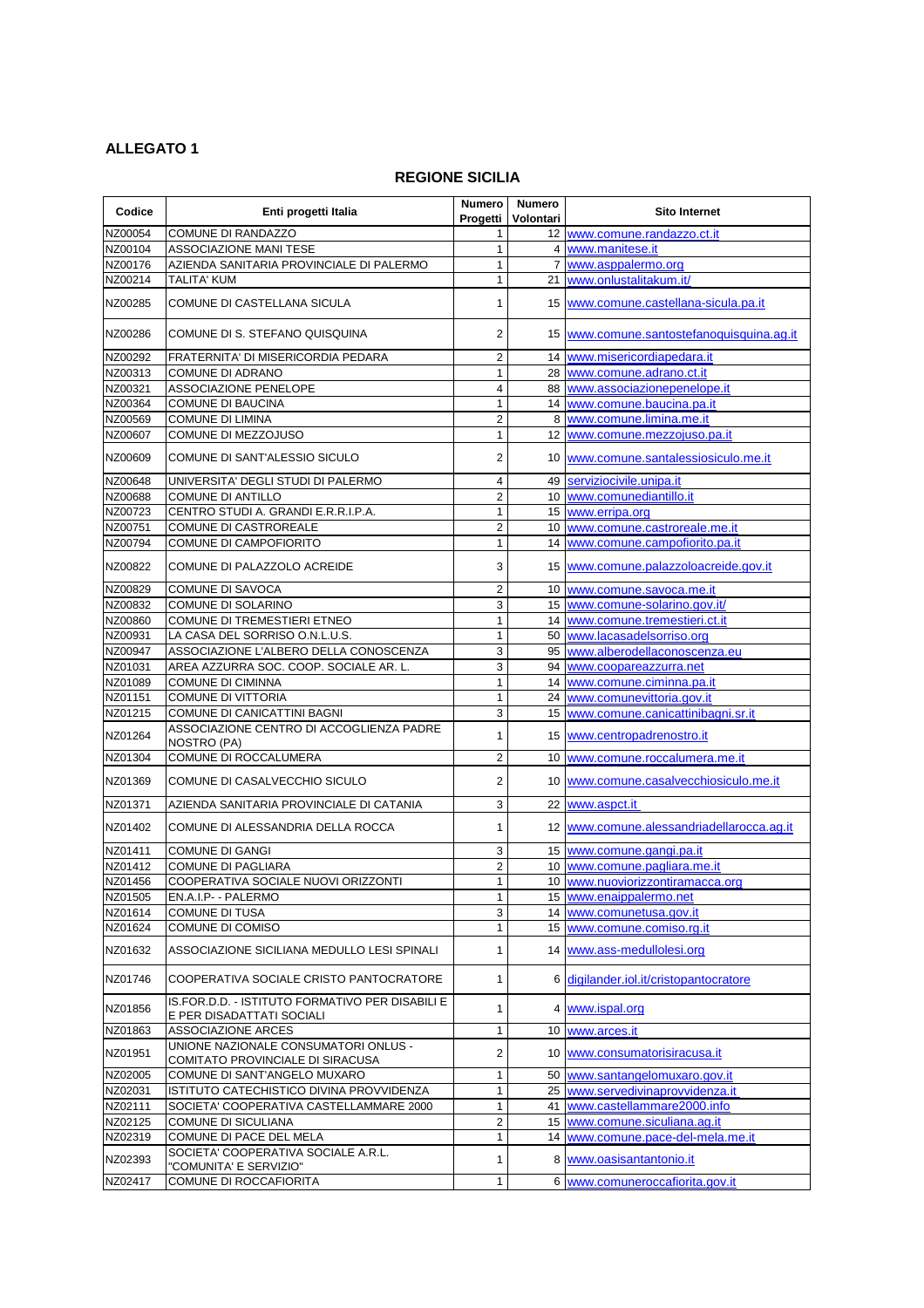| Codice             | Enti progetti Italia                                              | <b>Numero</b><br>Progetti | <b>Numero</b><br>Volontari | <b>Sito Internet</b>                                                           |
|--------------------|-------------------------------------------------------------------|---------------------------|----------------------------|--------------------------------------------------------------------------------|
| NZ02589            | ASSOCIAZIONE OASI MARIA SS. ONLUS                                 | 1                         |                            | 12 www.oasi.en.it                                                              |
| NZ02658            | <b>COMUNE DI SCIARA</b>                                           | 1                         |                            | 12 www.comune.sciara.pa.it                                                     |
| NZ02693            | COMUNE DI CALATABIANO                                             | $\overline{2}$            |                            | 12 www.comune.calatabiano.ct.it                                                |
| NZ02703            | COMUNE DI MONGIUFFI MELIA                                         | 2                         |                            | 8 www.comune.mongiuffimelia.me.it                                              |
| NZ02852            | <b>COMUNE DI REALMONTE</b>                                        | 1                         |                            | 24 www.comune.realmonte.ag.it                                                  |
| NZ02912            | COMUNE DI GERACI SICULO                                           | 3                         |                            | 15  www.comune.geracisiculo.pa.it                                              |
| NZ02949            | COMUNE DI SAN MAURO CASTELVERDE                                   |                           |                            | 25 www.comune.sanmaurocastelverde.pa.it                                        |
| NZ03199            | ASSOCIAZIONE RETINOPATICI ED IPOVEDENTI<br><b>SICILIANI</b>       | 1                         |                            | 12 www.ipovisione.org                                                          |
| NZ03289            | CENTRO DI ASCOLTO E DI ACCOGLIENZA S.G.M.<br><b>TOMASI ONLUS</b>  | 1                         |                            | 12 www.sgmtomasionlus.it                                                       |
| NZ03290            | ISTIT. FIGLIE DELLA MISERICORDIA E DELLA<br><b>CROCE</b>          | 3                         |                            | 50 www.figliemisericordiaecroce.it                                             |
| NZ03359            | <b>COMUNE DI AVOLA</b>                                            | 3                         |                            | 15 www.comune.avola.sr.it                                                      |
| NZ03531            | COMUNE DI PETRALIA SOPRANA                                        | $\overline{c}$            |                            | 15 www.comune.petraliasoprana.pa.it                                            |
| NZ03557            | FONDAZIONE SAN GIOVANNI BATTISTA                                  | 3                         |                            | 70 www.fsgb.it                                                                 |
| NZ03754            | COOPERATIVA SOCIALE NUOVA GENERAZIONE                             | 2                         |                            | 10 www.coopnuovagenerazione.it                                                 |
| NZ03837            | COMUNE DI MONTEMAGGIORE BELSITO                                   | 1                         |                            | 14 www.comune.montemaggiorebelsito.pa.it                                       |
| NZ03839            | COMUNE DI VALLEDOLMO                                              | 1                         |                            | 18 www.comune.valledolmo.pa.it                                                 |
| NZ03927            | <b>COMUNE DI ALIMINUSA</b>                                        | 1                         |                            | 12 www.comunedialiminusa.it                                                    |
| NZ03933            | COOPERATIVA SOCIALE MIGMA A.R.L.                                  | $\overline{c}$            |                            | 54 www.cooperativamigma.it                                                     |
| NZ03983            | OMNIA SERVICE SOC.COOP.                                           | 1                         |                            | 15 www.omniabusiness.com                                                       |
| NZ04015            | COOPERATIVA SOCIALE ARCOIRIS ONLUS                                | 1                         |                            | 14 www.arcoirisarl.org                                                         |
| NZ04016            | COOPERATIVA SOCIALE "AZZURRA"                                     | 1                         |                            | 8 www.coopazzurra.org                                                          |
| NZ04104            | ASSOCIAZIONE FAMIGLIE DEGLI AUDIOLESI ETNEI -<br>A.F.A.E. - onlus | 1                         |                            | 8 www.afaect.it                                                                |
| NZ04169            | ASSOCIAZIONE "LA SOLIDARIETA" ONLUS                               | 1                         |                            | 4 www.associazionelasolidarieta.it                                             |
| NZ04276            | CENTRO STUDI SOCIO CULTURALI LEONARDO<br><b>SCIASCIA</b>          | 1                         |                            | 8 www.sciasciaformazione.it                                                    |
| NZ04406            | COOP. SOC. "AZIONE SOCIALE" A.R.L ONLUS                           | 1                         |                            | 24 www.coopazionesociale.it                                                    |
| NZ04416            | COOP.VA SOCIALE CO.RI.M                                           | 1                         |                            | 36 www.cooperativacorim.it                                                     |
| NZ04456            | SOC. COOP. SOCIALE SOCIETATE                                      | 2                         |                            | 66 www.cooperativasocietate.it                                                 |
| NZ04558            | ASSOCIAZIONE IL GIGLIO                                            | 1                         |                            | 4 www.ilgiglio.org                                                             |
| NZ04597            | ASSOCIAZIONE "PICCOLO PRINCIPE" ONLUS                             | 1                         |                            | 14 www.piccoloprincipeonlus.it                                                 |
| NZ04716            | <b>COMUNE DI LIBRIZZI</b>                                         | 1                         |                            | 8 www.comune.librizzi.me.it                                                    |
| NZ04755            | COMUNE DI BOLOGNETTA                                              | 1                         |                            | 14 http://www.comune.bolognetta.pa.it                                          |
| NZ04908            | AZIENDA SANITARIA PROVINCIALE - ASP MESSINA                       | 1                         |                            | 50 www.asp.messina.it                                                          |
| NZ05151            | COMUNE DI SAN GIOVANNI GEMINI                                     | 1                         |                            | 15 www.comune.sangiovannigemini.ag.it                                          |
| NZ05154            | TARGET OUT ONLUS SOCIETA' COOPERATIVA<br>SOCIALE A.R.L.           | 1                         |                            | 12 www.targetout.org                                                           |
| NZ05185            | NIKES SOCIETA' COOPERATIVA SOCIALE                                | 1                         |                            | 8 www.cooperativanikes.com                                                     |
| NZ05187            | EUROSERVICE SOC. COOP. SOCIALE                                    | 1                         |                            | 8 www.euroservicemaniace.com                                                   |
| NZ05189            | S.COSMA E DAMIANO SOC. COOP. SOCIALE                              | 1                         |                            | 4 www.coopcosmaedamiano.it                                                     |
| NZ05201            | LEGA ITALIANA LOTTA CONTRO I TUMORI - ONLUS                       | 1                         |                            | 6 www.legatumorisr.it                                                          |
| NZ05211            | COMUNE DI CASTEL DI LUCIO                                         | 1                         |                            | 16 www.casteldilucio.eu                                                        |
| NZ05236            | STAMPERIA REGIONALE BRAILLE                                       | 1                         |                            | 20 www.stamperiabrailleuic.it                                                  |
| NZ05237            | COMUNE DI GIULIANA (PA)                                           | 1                         |                            | 14 www.comune.giuliana.pa.it                                                   |
| NZ05247            | COOPERATIVA SOCIALE A.R.L. "INSIEME"                              | 1                         |                            | 14 www.coop-insieme.eu                                                         |
| NZ05251            | <b>COMUNE DI ALIMENA</b>                                          | 1                         |                            | 12 www.comune.alimena.pa.it                                                    |
| NZ05253            | COMUNE DI PETRALIA SOTTANA                                        | $\overline{c}$            |                            | 15 www.comune.petraliasottana.pa.it                                            |
| NZ05258            | COMUNE DI MISTRETTA                                               | 1                         |                            | 11 www.comune.mistretta.me.it                                                  |
| NZ05273            | <b>COMUNE DI ITALA</b>                                            | 2                         |                            | 10 www.itala.org                                                               |
| NZ05305            | <b>COMUNE DI FERLA</b>                                            | 1                         |                            | 6 www.comune.ferla.sr.it                                                       |
| NZ05318            | ANTEMAR SOC. COOP.                                                | 1                         |                            | 12 www.antemar.it                                                              |
| NZ05439            | COMUNE DI PRIOLO GARGALLO                                         | 3                         |                            | 15 www.comune.priologargallo.sr.it                                             |
| NZ05462            | <b>COMUNE DI RAFFADALI</b>                                        | 1                         |                            | 15 www.comune.raffadali.ag.it                                                  |
| NZ05527            | COOPERATIVA SOCIALE DOLCE VITA                                    | 1                         |                            | 8 www.dolcevitacooperativa.net                                                 |
| NZ05532            | COMUNE DI ROCCAMENA                                               | 1                         |                            | 12 www.comunediroccamena.it                                                    |
| NZ05545<br>NZ05546 | COMUNE DI FORZA D'AGRO'<br>COMUNE DI VENTIMIGLIA DI SICILIA       | 2<br>1                    |                            | 10 www.comune.forzadagro.me.it<br>12 www.comune.ventimigliadisicilia.pa.gov.it |
| NZ05550            | COOPERATIVA SOCIALE NUOVI SVILUPPI                                | 1                         |                            | 4 www.coopnuovisviluppi.it                                                     |
| NZ05551            | DELFINO SOCIETA' COOPERATIVA SOCIALE ONLUS                        | 1                         |                            | 12 www.cooperativadelfino.it                                                   |
|                    |                                                                   |                           |                            |                                                                                |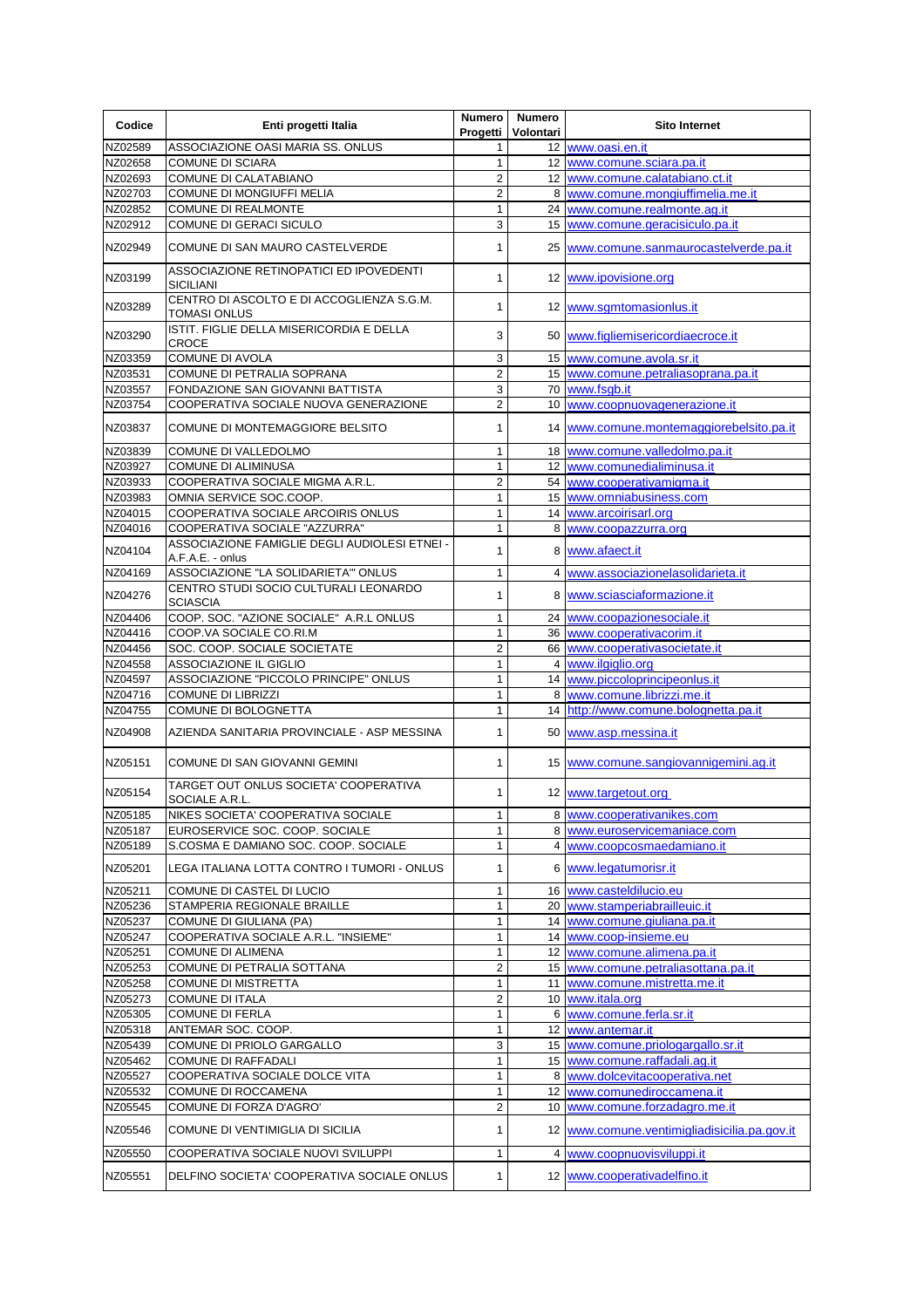| Codice  | Enti progetti Italia                                             | <b>Numero</b><br>Progetti | <b>Numero</b><br>Volontari | <b>Sito Internet</b>                                   |
|---------|------------------------------------------------------------------|---------------------------|----------------------------|--------------------------------------------------------|
| NZ05552 | CAPP COOPERATIVA SOCIALE                                         |                           |                            | 15 www.capponline.net                                  |
| NZ05574 | ASSOCIAZIONE SOCIO-CULTURALE EREI                                | 4                         |                            | 128 www.erei.it                                        |
| NZ05577 | CENTRO DI SERVIZI PER IL VOLONTARIATO ETNEO                      | 1                         |                            | 24 www.csvetneo.org                                    |
| NZ05580 | IPASS ISTITUZIONE PUBBLICA DI ASSISTENZA E<br><b>BENEFICENZA</b> | $\overline{2}$            |                            | 14 www.ipasscalatafimisegesta.gov.it                   |
| NZ05602 | <b>COMUNE DI VICARI</b>                                          | $\mathbf{1}$              |                            | 14 www.comune.vicari.pa.it                             |
| NZ05666 | COMUNE DI SANTA VENERINA                                         | $\overline{c}$            |                            | 10 www.comune.santavenerina.ct.it                      |
| NZ05730 | LIBERO CONSORZIO COMUNALE DI<br>CALTANISSETTA                    | 1                         |                            | 29   www.provincia.caltanissetta.it                    |
| NZ05890 | PROJECT-FORM SOC. COOPERATIVA SOC. ONLUS                         | 1                         |                            | 14 www.project-form.it                                 |
| NZ05896 | AZZURRA SOC. COOPERATIVA SOC.ONLUS                               | 1                         |                            | 6 www.coopsocialeazzurra.it                            |
| NZ05915 | DOSSETTI SOC. COOP. SOC                                          | $\mathbf{1}$              |                            | 15 www.dossettionlus.it                                |
| NZ05918 | PRO IUDICA SOC. COOP. SOCIALE                                    | 1                         |                            | 8 www.projudica.it                                     |
| NZ05939 | COMUNE DI LERCARA FRIDDI                                         | 2                         |                            | 15 www.comune.lercarafriddi.pa.it                      |
| NZ05957 | CONFRATERNITA MISERICORDIA DI RAMACCA                            | 1                         |                            | 12 www.misericordiaramacca.webnode.it                  |
| NZ06016 | EUROPA SERVIZI SOC. COOP. SOCIALE                                | 1                         |                            | 20 www.coopeuropaservizi.it                            |
| NZ06031 | COMUNE DI RADDUSA                                                | 1                         |                            | 14 www.comuneraddusa.gov.it                            |
| NZ06045 | SOC.COOP.SOCIALE IL GIOVANE ANCHISE                              | 1                         |                            | 10 www.giovaneanchise.it                               |
| NZ06048 | COMUNE DI CATENANUOVA                                            | 1                         |                            | 15 www.comune.catenanuova.en.it                        |
| NZ06056 | <b>COMUNE DI RAGALNA</b>                                         | $\overline{2}$            |                            | 18 http://www.comune.ragalna.ct-egov.it                |
| NZ06058 | <b>COMUNE DI POLLINA</b>                                         | 1                         |                            | 15 www.comune.pollina.pa.it                            |
| NZ06094 | SOCIETA' COOPERATIVA SOCIALE A.R.L. BADIA<br><b>GRANDE</b>       | 6                         |                            | 50 www.cooperativabadiagrande.org                      |
| NZ06099 | CENTRO ITALIANO FEMMINILE "DON MINZONI"                          | 1                         |                            | 8 www.cifdonminzoni.altervista.org                     |
| NZ06104 | <b>COMUNE DI CAMMARATA</b>                                       | 1                         |                            | 15 www.comune.cammarata.ag.it                          |
| NZ06128 | MEDICI SENZA FRONTIERE ONLUS                                     | 1                         |                            | 4 www.medicisenzafrontiere.it                          |
| NZ06131 | ASSOCIAZIONE "CASA FAMIGLIA ROSETTA" ONLUS                       | $\overline{c}$            |                            | 42 www.casarosetta.it                                  |
| NZ06154 | PARROCCHIA SAN MAMILIANO VESCOVO E<br><b>MARTIRE</b>             | 1                         |                            | 24 www.santacita.it                                    |
| NZ06162 | COMUNE DI CHIUSA SCLAFANI                                        | 1                         |                            | 6 www.comune.chiusasclafani.pa.it                      |
| NZ06171 | ALI NEL SILENZIO                                                 | 1.                        |                            | 6 www.vosalinelsilenzio.it                             |
| NZ06179 | COMUNE DI PIEDIMONTE ETNEO                                       | 3                         |                            | 16 www.comune.piedimonte-etneo.ct.it                   |
| NZ06186 | COMUNE DI GALLODORO                                              | 2                         |                            | 12 www.comune.gallodoro.me.gov.it                      |
| NZ06206 | COMUNE DI BELMONTE MEZZAGNO                                      | 1                         |                            | 8 www.comune .belmonte.pa.it                           |
| NZ06217 | LUNA NUOVA COOPERATIVA SOCIALE                                   | 1                         |                            | 15 www.luna-nuova.org                                  |
| NZ06244 | COMUNE DI NIZZA DI SICILIA - ME                                  | 2                         |                            | 12 www.comune.nizzadisicilia.me.it                     |
| NZ06246 | CONSORZIO SOL. CALATINO SOCIETA'<br>COOPERATIVA SOCIALE          | 3                         |                            | 36 www.solcalatino.it                                  |
| NZ06283 | ASSOCIAZIONE THAMAIA ONLUS                                       | 1                         |                            | 4 thamaia.org                                          |
| NZ06340 | COMUNE DI CASTIGLIONE DI SICILIA                                 | 2                         |                            | 10 www.comune.castiglionedisicilia.ct.it               |
| NZ06421 | NETTUNO SERVIZIO CIVILE                                          | 1                         |                            | 30 www.nettunoserviziocivile.it                        |
| NZ06441 | COMUNE DI FRANCAVILLA DI SICILIA                                 | 2                         |                            | 10 www.comune.francavilladisicilia.me.it               |
| NZ06445 | CENTRO STUDI L'ARCOBALENO<br>SOC.COOP.SOCIALE                    | 1                         | 6                          | http://www.arcobalenocooperativasociale.c<br><b>om</b> |
| NZ06477 | Comune di Palermo                                                | 4                         |                            | 46 www.comune.palermo.it                               |
| NZ06481 | <b>COMUNE DI RIESI</b>                                           | 1                         |                            | 29 www.comune.riesi.cl.it                              |
| NZ06482 | <b>COMUNE DI ALI'</b>                                            | $\overline{c}$            |                            | 10 www.comune.ali.me.it                                |
| NZ06494 | ASSOCIAZIONE SOLELUNA                                            | 1                         |                            | 29 www.associazionesoleluna.org                        |
| NZ06511 | ASSOCIAZIONE CULTURALE LABOR                                     | 1                         |                            | 4 associazionelabor.blogspot.it                        |
| NZ06548 | COMUNE DI SANTA ELISABETTA                                       | 1                         |                            | 14 www.comune.santaelisabetta.ag.it                    |
| NZ06580 | CONFRATERNITA DI MISERICORDIA DI GIARRE                          | 1                         |                            | 4 www.misericordiagiarre.it                            |
| NZ06642 | CROCE ROSSA ITALIANA COMITATO PROVINCIALE<br>DI CALTANISSETTA    | 2                         |                            | 18 www.cricaltanissetta.it                             |
| NZ06656 | COMUNE DI SANT'AGATA DI MILITELLO (PROV. DI<br><b>MESSINA)</b>   | 1                         |                            | 9 www.comune.santagatadimilitello, me.it               |
| NZ06844 | COMUNE DI CASTELMOLA                                             | 2                         |                            | 8 www.comunecastelmola.gov.it/                         |
| NZ06882 | COMUNE DI CALTABELLOTTA                                          | 1                         |                            | 15 www.comune.caltabellotta.ag.it                      |
| NZ06914 | COMUNE DI RAMACCA                                                | 1                         |                            | 20 www.comune.ramacca.ct.it                            |
| NZ06924 | <b>COMUNE DI VILLAFRATI</b>                                      | 1                         |                            | 14 www.comune.villafrati.pa.it                         |
| NZ06935 | <b>COMUNE DI TRABIA</b>                                          | $\overline{c}$            |                            | 20 http://www.comunetrabia.gov.it/                     |
| NZ06956 | COMUNE DI FURCI SICULO (MESSINA)                                 | 3                         |                            | 14 www.comune.furcisiculo.me.it                        |